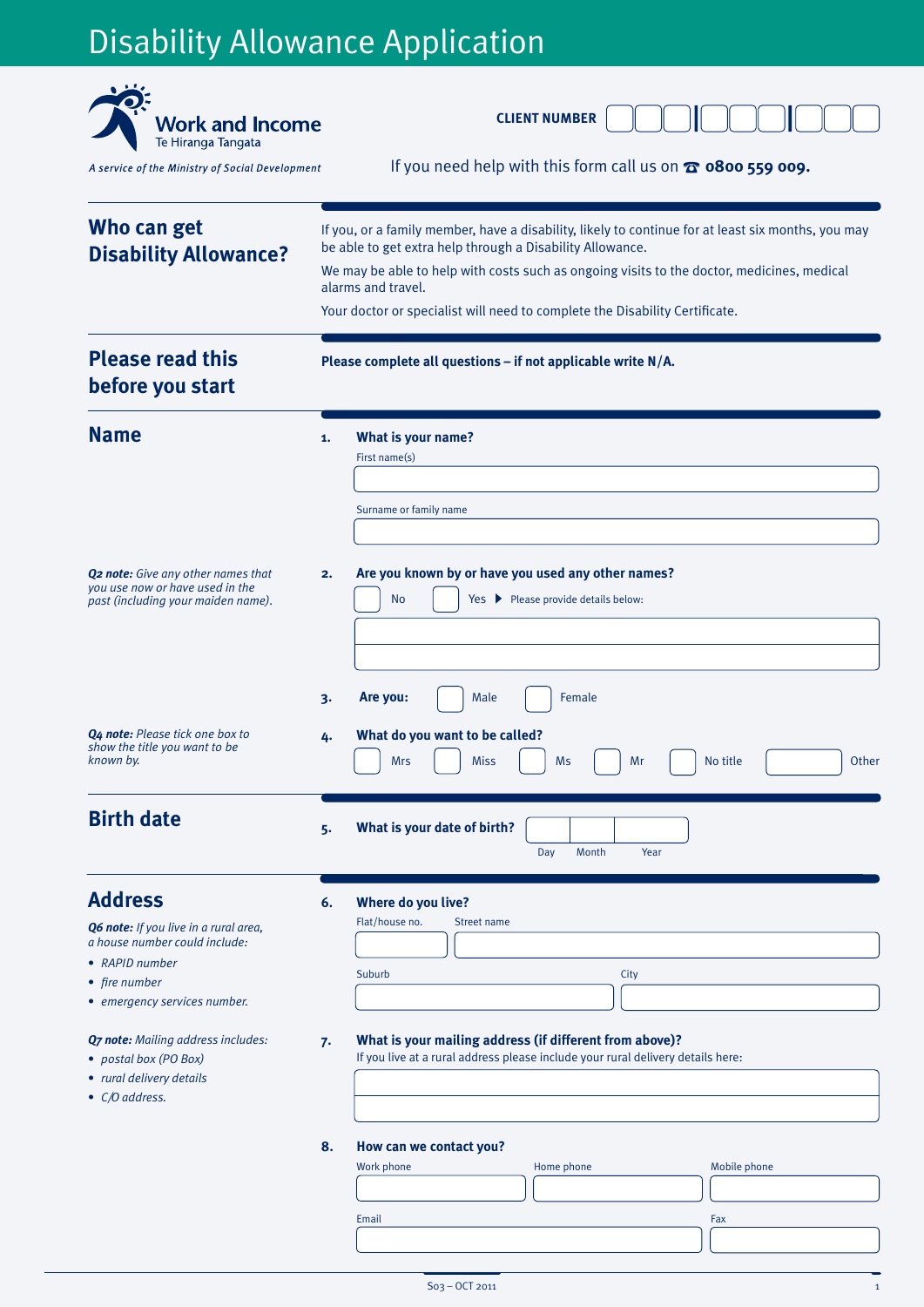| <b>Partner</b>                                                                        | 9.                                               | Do you have a partner?                                                                                     |                  |                         |                                                               |
|---------------------------------------------------------------------------------------|--------------------------------------------------|------------------------------------------------------------------------------------------------------------|------------------|-------------------------|---------------------------------------------------------------|
| <b>Q9 note:</b> A partner is your spouse                                              |                                                  | No ▶ Are you:<br>Single                                                                                    |                  | Living apart/ separated | <b>Divorced</b>                                               |
| (husband or wife), your civil union<br>partner, or a person of the same or            |                                                  | Widowed                                                                                                    |                  | Civil union dissolved   |                                                               |
| opposite sex with whom you have a<br>de facto relationship.                           |                                                  |                                                                                                            |                  |                         |                                                               |
|                                                                                       |                                                  | Yes ▶ Are you:<br><b>Married</b>                                                                           | In a civil union |                         | In a relationship                                             |
|                                                                                       | 10.                                              | What is your partner's name?                                                                               |                  |                         |                                                               |
|                                                                                       | 11.                                              | What is your partner's date of birth?                                                                      |                  |                         |                                                               |
|                                                                                       |                                                  |                                                                                                            | Day<br>Month     | Year                    |                                                               |
| <b>Income</b>                                                                         |                                                  | Did you or your partner (if you have one) get income from any other source in the last 52                  |                  |                         |                                                               |
| <b>Q12 note:</b> Examples of income from                                              | 12.                                              | weeks?                                                                                                     |                  |                         |                                                               |
| other sources:                                                                        |                                                  | <b>No</b><br>Yes ▶ Please provide details below:                                                           |                  |                         |                                                               |
| • wages or salary<br>• accident compensation                                          |                                                  | Source (eg bank account number)                                                                            | You              | Your partner            | Jointly                                                       |
| • farm or business income (include<br>drawings)                                       |                                                  |                                                                                                            | \$               | \$                      | \$                                                            |
| • self employment                                                                     |                                                  |                                                                                                            | \$               | \$                      | \$                                                            |
| • interest from savings or investments<br>· dividends from shares                     |                                                  |                                                                                                            | \$               | \$                      | \$                                                            |
| • income from rents                                                                   |                                                  |                                                                                                            |                  |                         |                                                               |
| • redundancy or termination type<br>payments                                          | 13.                                              | Do you or your partner (if you have one) expect to get other income in the next 52 weeks?                  |                  |                         |                                                               |
| • Child Support<br>• maintenance payments                                             | Yes ▶ Please provide details below:<br><b>No</b> |                                                                                                            |                  |                         |                                                               |
| • boarders                                                                            |                                                  | Source (eg bank account number)                                                                            | You              | Your partner            | Jointly                                                       |
| • Student Allowance, scholarship or<br><b>Student Loan living cost payments</b>       |                                                  |                                                                                                            | \$               | \$                      | \$                                                            |
| • any other income, eq family trusts,                                                 |                                                  |                                                                                                            | \$               | \$                      | \$                                                            |
| overseas payments.<br>Give gross (before tax) amount.                                 |                                                  |                                                                                                            | \$               | \$                      | \$                                                            |
|                                                                                       |                                                  |                                                                                                            |                  |                         |                                                               |
| <b>Disability Allowance</b>                                                           | 14.                                              | Who are you applying for?                                                                                  |                  |                         |                                                               |
| Q14 note: Please tick one box only.<br>You may be able to get Child                   |                                                  | Yourself ▶ Go to Question 15                                                                               |                  |                         | Your partner > Please provide their full name below:          |
| Disability Allowance for the same                                                     |                                                  | Your dependent child ▶ Please provide their full name below:                                               |                  |                         |                                                               |
| dependent child. Please talk to us<br>about this.                                     |                                                  | First name(s)<br>Surname                                                                                   |                  | Relationship to you     |                                                               |
|                                                                                       |                                                  |                                                                                                            |                  |                         |                                                               |
|                                                                                       |                                                  |                                                                                                            |                  |                         |                                                               |
|                                                                                       |                                                  |                                                                                                            |                  |                         |                                                               |
|                                                                                       |                                                  |                                                                                                            |                  |                         |                                                               |
| <b>Entitlements</b>                                                                   | 15.                                              | Is this disability covered by private medical insurance?                                                   |                  |                         |                                                               |
|                                                                                       |                                                  | No<br>Yes ▶ Please provide details below:                                                                  |                  |                         |                                                               |
|                                                                                       |                                                  |                                                                                                            |                  |                         |                                                               |
|                                                                                       |                                                  |                                                                                                            |                  |                         |                                                               |
|                                                                                       | 16.                                              | Is this disability covered by ACC or War Disablement Pension?                                              |                  |                         |                                                               |
|                                                                                       |                                                  | <b>No</b><br>Yes ▶ If 'Yes', you may not be entitled to a Disability Allowance                             |                  |                         |                                                               |
|                                                                                       |                                                  |                                                                                                            |                  |                         |                                                               |
| <b>Expenses</b>                                                                       | 17.                                              | What additional expenses are paid for as a result of the disability?                                       |                  | How often               | Verification                                                  |
| Q17 note: You must provide invoices,<br>receipts, quotes or printouts for each        |                                                  | List pharmaceuticals/items/services/treatments<br>(eg medical costs, gardening, transport, medical alarms) | Cost?            | monthly)?               | (eg daily, weekly,<br>provided<br>(please tick $\checkmark$ ) |
| additional expense before they can be<br>considered as an ongoing cost for Disability |                                                  |                                                                                                            | \$               |                         |                                                               |
| Allowance. These must be attached to this<br>form when you have completed it.         |                                                  |                                                                                                            | \$               |                         |                                                               |
| All of these expenses must be directly                                                |                                                  |                                                                                                            | \$               |                         |                                                               |

*related to the disability and verified as necessary by a registered medical practitioner.*

*Do not include costs that are covered by a War Disablement Pension.*

\$ \$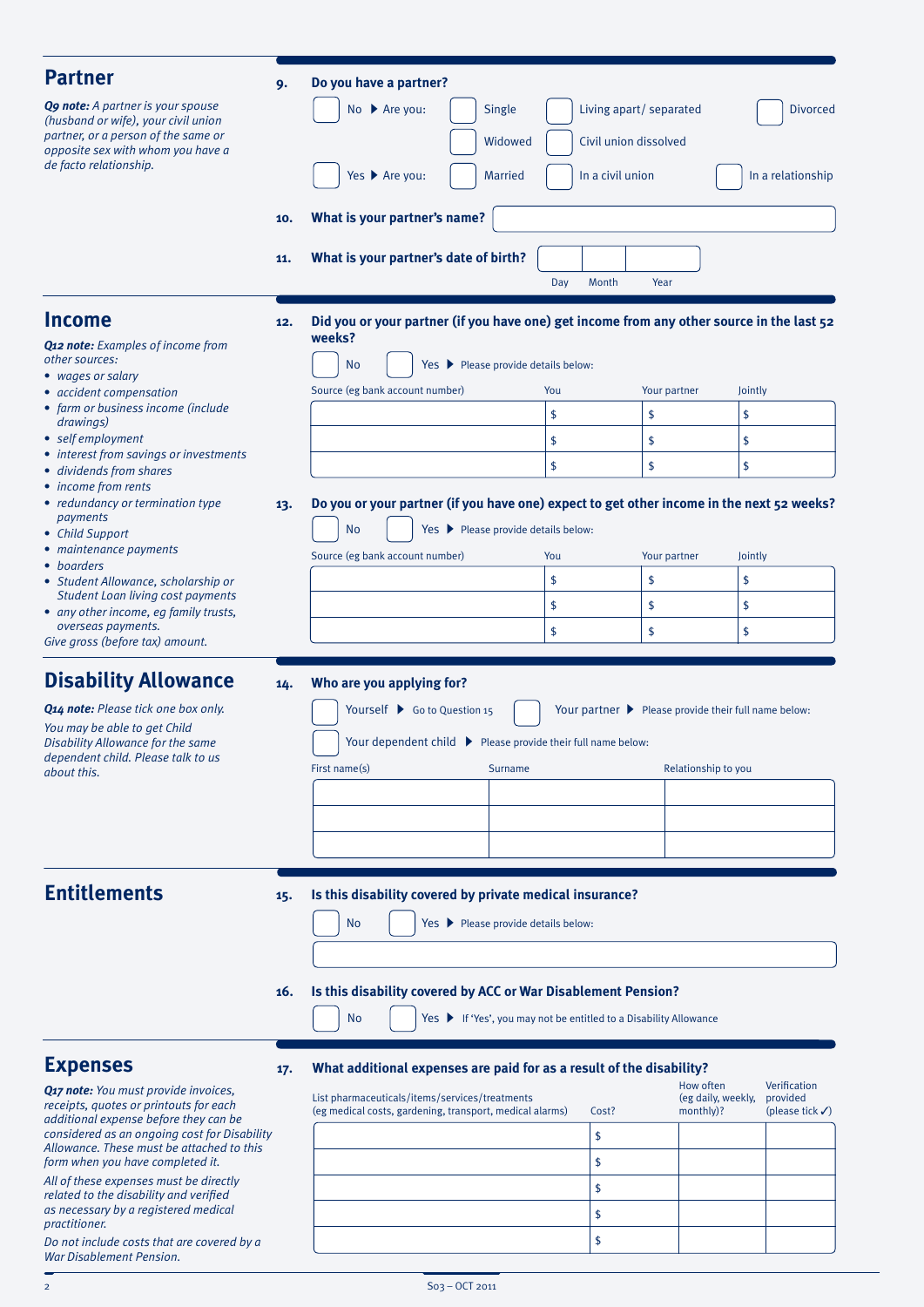### **Privacy Statement**

*The legislation administered by the Ministry of Social Development allows us to check the information that you give us in this form.*

*This may happen when you apply for a benefit and at any time after that.*

#### **The Privacy Act 1993 requires us to tell you that:**

- The information you give us is collected under the authority of the legislation administered by the Ministry of Social Development.
- The information will be held by the Ministry of Social Development.
- The information is collected for the purposes of the legislation administered by the Ministry of Social Development (including Work and Income, Child, Youth and Family and other service lines of the Ministry), and in particular for:
	- granting benefits and other assistance under the Social Security Act 1964
	- providing employment related services
	- statistical and research purposes
	- providing advice to Government
	- care and protection needs of children
	- providing support and services for you and your family
	- providing education related services.
- Work and Income may contact health providers to verify any health related information you give us.
- Work and Income may give employers information about you to find you employment. Where Work and Income refer you to a job vacancy, we may also contact the employer to discuss the result of any job interview that you attend.
- Work and Income may share information you have given us with childcare centres to administer your entitlement to childcare assistance.
- Other information that you give us on your skills, aspirations, family circumstances etc, and that is not required to assess your entitlement to a benefit may be used to provide a better service to you by the Ministry of Social Development.
- The information you give us may be compared with information held by Inland Revenue, the Ministry of Justice, the Department of Corrections, the New Zealand Customs Service, the Department of Internal Affairs, the Accident Compensation Corporation, Housing New Zealand Corporation, Ministry of Health and Immigration New Zealand. It may also be compared with social security information (for example, pension or benefit information) held by other governments (including Australia and the Netherlands).
- Under the Tax Administration Act 1994, if you have dependent children, the information you give us may be shared with Inland Revenue for the purpose of administering Working for Families Tax Credits. Inland Revenue may also:
	- use the information for the purposes of child support, student loans and taxation
	- disclose it to the Department of Labour, Statistics New Zealand, the Ministry of Justice, the Accident Compensation Corporation, and the Ministry of Education
	- disclose your personal information to your partner.

**I must tell Work and Income immediately if either my partner or I:**

- Under the Privacy Act 1993 you have the right to ask to see all information we hold about you, and to ask us to correct that information.
- You are not required to give us information, but if you do not give us all the information we ask for, your application for benefits may be declined.

## **Obligations**

| • starting or ending a de facto<br>relationship with someone of the<br>same or opposite sex<br>• change in the number of children<br>supported<br>• change in accommodation costs.<br><b>Important</b> | have changes to my / our living situation<br>$\bullet$<br>am imprisoned / held in custody on remand<br>$\bullet$<br>am admitted to or discharged from hospital<br>0<br>have been granted an overseas pension<br>۰<br>have any other changes that may affect my / our benefit entitlement or rate.<br>۰<br>I understand that: |  |  |  |
|--------------------------------------------------------------------------------------------------------------------------------------------------------------------------------------------------------|------------------------------------------------------------------------------------------------------------------------------------------------------------------------------------------------------------------------------------------------------------------------------------------------------------------------------|--|--|--|
|                                                                                                                                                                                                        | if I have made a false statement or<br>if I have failed to answer all the questions in full <i>or</i><br>$\bullet$<br>if I do not tell Work and Income about changes in my life that might affect my entitlement or rate                                                                                                     |  |  |  |
|                                                                                                                                                                                                        |                                                                                                                                                                                                                                                                                                                              |  |  |  |

- my benefit may be reviewed and cancelled *and*
- I may have to pay back the total amount of any overpayment that I have received *and*
- Work and Income may impose a penalty (up to three times the value of the overpayment) *or*
- I may be prosecuted and fined or imprisoned.

The information I have given is true and complete. The conditions for receiving this assistance have been explained to me and I understand these conditions. I am also aware of and understand the Privacy Act statement contained in this application form.

| Client's name (print)  | Client's signature |     |       |      |
|------------------------|--------------------|-----|-------|------|
|                        |                    |     |       |      |
|                        |                    | Day | Month | Year |
| Partner's name (print) | Partners signature |     |       |      |
|                        |                    |     |       |      |
|                        |                    | Day | Month | Year |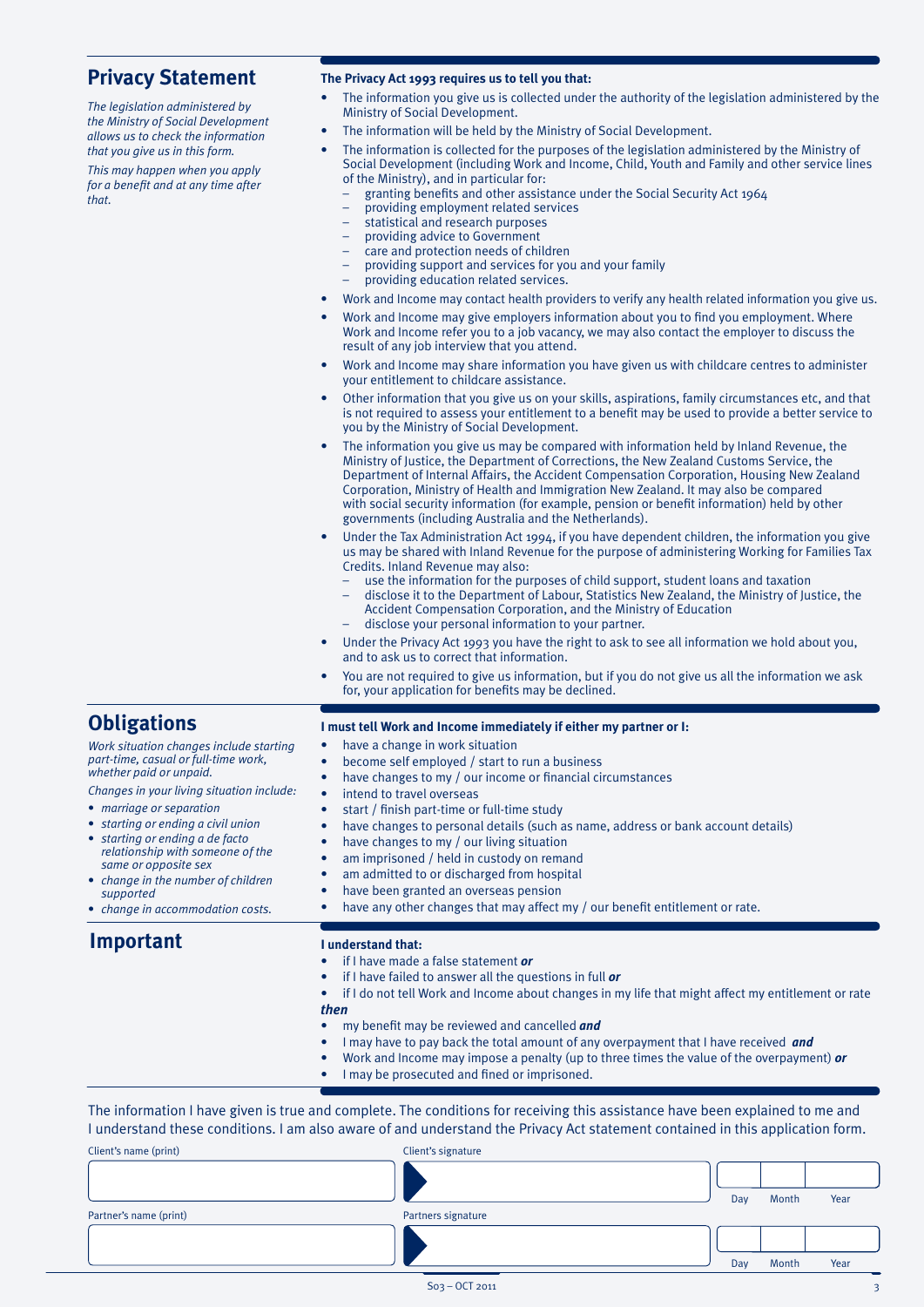

**CLIENT NUMBER**

| <b>Please read this</b><br>before you start | The Disability Allowance is available for reimbursement of additional costs arising from a<br>Disability where the following criteria is met:<br>The person has a disability which is likely to continue for not less than six months; and<br>1.<br>The disability has resulted in a reduction of the person's independent function to the extent<br>2.<br>that:<br>the person requires ongoing support to undertake the normal functions of life, or<br>$\bullet$<br>the person requires ongoing supervision or treatment by a registered health professional.<br>For the purposes of qualifying for Disability Allowance, a disability means:<br>physical disability or impairment<br>physical illness<br>psychiatric illness<br>intellectual or psychological disability or impairment<br>any other loss or abnormality of psychological, physiological, or anatomical structure or<br>function (including sensory impairment)<br>reliance on a guide dog, wheelchair, or other remedial means<br>the presence of the body of organisms capable of causing illness.<br>For more information about Disability Allowance, refer to the "Guide for Medical Practitioners<br>- Disability Allowance" brochure. |
|---------------------------------------------|---------------------------------------------------------------------------------------------------------------------------------------------------------------------------------------------------------------------------------------------------------------------------------------------------------------------------------------------------------------------------------------------------------------------------------------------------------------------------------------------------------------------------------------------------------------------------------------------------------------------------------------------------------------------------------------------------------------------------------------------------------------------------------------------------------------------------------------------------------------------------------------------------------------------------------------------------------------------------------------------------------------------------------------------------------------------------------------------------------------------------------------------------------------------------------------------------------------|
| <b>Name</b>                                 | What is the client's name:<br>1.<br>First name(s)<br>Surname or family name                                                                                                                                                                                                                                                                                                                                                                                                                                                                                                                                                                                                                                                                                                                                                                                                                                                                                                                                                                                                                                                                                                                                   |
| <b>Disability details</b>                   | Does the person have a disability that meets the Disability Allowance criteria?<br>2.<br>Yes Please provide details below:<br>$No$ Please go to Registered Medical Practitioner<br>Verification                                                                                                                                                                                                                                                                                                                                                                                                                                                                                                                                                                                                                                                                                                                                                                                                                                                                                                                                                                                                               |
|                                             | What is the nature of the person's disability? Please tick the major disabilities or specify below:<br>3.<br>Psychological or psychiatric conditions<br>Immune system disorders<br><b>Stress (160)</b><br>HIV / Aids (140)<br>Depression (161)<br>Other immune system disorders (141)<br>Bipolar disorder (162)<br>Metabolic and endocrine disorders<br>Schizophrenia (163)<br>Diabetes (150)<br>Other psychological/psychiatric (165)<br>Other metabolic or<br>endocrine disorders (151)<br>Nervous system disorders<br><b>Substance Abuse</b><br>Epilepsy (120)<br>Alcohol (170)<br>Multiple sclerosis (121)<br>Drug (171)<br>Parkinson's disease (122)<br>Other substance abuse (172)<br>Muscular dystrophy (123)<br>Sensory disorders<br>Other nervous system disorders (124)<br>Blindness (180)<br>Cardio-vascular disorders<br>Other visual / eye (181)<br>Heart disease (130)<br>Hearing / ear (182)<br>Stroke (131)<br>Other sensory disorders (183)<br>Other cardio-vascular (132)                                                                                                                                                                                                                   |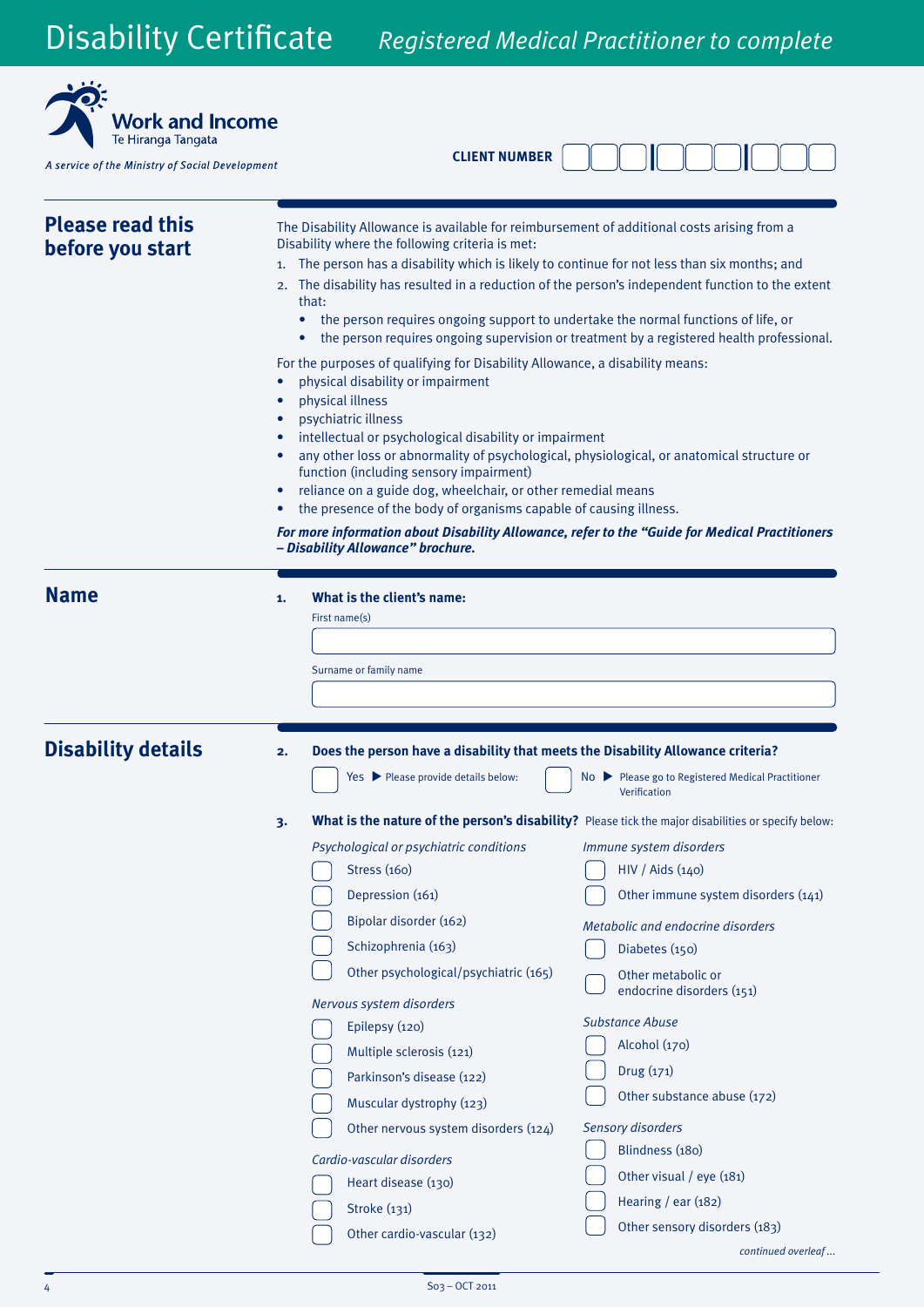|                                                                    | Other disorders<br>Accident<br><b>Burns</b> (190)<br>Fractures, dislocations, soft tissue<br>injury $(191)$<br>Cancer (104)<br>Poisoning, toxic effects (192)<br>Internal injuries (193)<br>Injury to the nervous system (194)<br>Back pain / injury (195)<br>Overuse injury [RSI] (196)<br>Complications of medical or surgical<br>Skin disorders (110)<br>care (197)<br>Other injury (198) | Congenital conditions (103)<br>Intellectual disability (164)<br>Infectious / parasitic diseases (105)<br>Musculo-skeletal system disorder (106)<br>Respiratory disorders (107)<br>Genito-urinary disorders (108)<br>Blood and blood forming organs (109)<br>Digestive system disorder (111) |
|--------------------------------------------------------------------|----------------------------------------------------------------------------------------------------------------------------------------------------------------------------------------------------------------------------------------------------------------------------------------------------------------------------------------------------------------------------------------------|---------------------------------------------------------------------------------------------------------------------------------------------------------------------------------------------------------------------------------------------------------------------------------------------|
|                                                                    | Please indicate the expected duration of the disability:<br>4.<br>Less than 6 months ▶ There may be no entitlement to Disability Allowance<br>6 to 12 months<br>2 to 3 years<br>1 to 2 years                                                                                                                                                                                                 | Permanent ▶ Never reassess                                                                                                                                                                                                                                                                  |
| <b>Verification of doctor</b><br>or specialist visits              | Please list the type, cost and how often visits to doctors or specialists are necessary<br>5.<br>and result from the stated disability:<br>How often (eg daily,<br>weekly, monthly)?<br>Type of consultation<br>Cost<br>\$<br>\$                                                                                                                                                             | <b>Registered Medical</b><br><b>Practitioner's initials</b>                                                                                                                                                                                                                                 |
| Items / services /<br>treatments $/$<br>pharmaceuticals            | \$<br>6.<br>Please list the pharmaceuticals, items, services or treatments that are necessary and of<br>therapeutic value for the stated disability:<br>Item / service / treatment / pharmaceutical                                                                                                                                                                                          | <b>Registered Medical</b><br>Practitioner's initials                                                                                                                                                                                                                                        |
| <b>Registered Medical</b><br><b>Practitioner's</b><br>verification | Please print your details below.<br><b>HPI number</b><br>Medical Practitioner's full name<br>Practice name and address                                                                                                                                                                                                                                                                       |                                                                                                                                                                                                                                                                                             |
|                                                                    | Telephone number<br>$\rightarrow$<br><b>Medical Practitioner's signature</b><br>Day<br>Month<br>This information is required under the Social Security Act 1964.<br>Privacy Act: The person has been advised and understands that this information is required for<br>benefit assessment purposes.                                                                                           | Year                                                                                                                                                                                                                                                                                        |